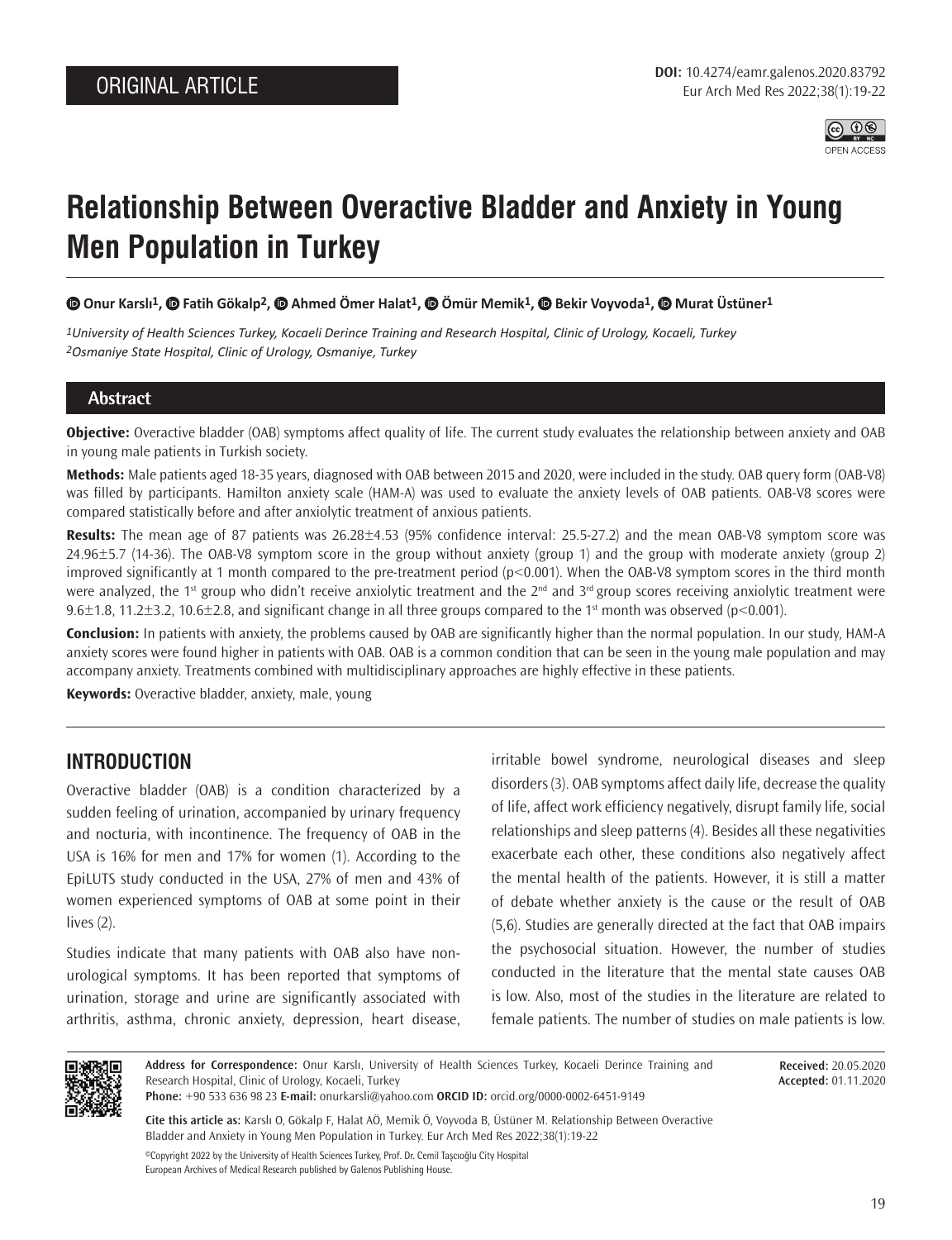The current study evaluates the relationship between anxiety and OAB in young male patients in Turkish society.

## **METHODS**

Male patients between the ages of 18-35 who were diagnosed with OAB between 2015 and 2020 were included in this retrospective study. Inclusion criteria; according to the International Continence Association (ICS) 2002 criteria, it was determined that there was a diagnosis of OAB with or without urinary incontinence, infection that could make a feeling of urgent urination, pelvic radiotherapy history, no neurological diseases, and not diagnosed with anxiety and/or treatment in the last 6 months. Clinical evaluation was made according to the AUA guideline with a history, physical examination, urinalysis, post-voiding residual volume. Written consent was obtained from all patients who participated in the study. This study was approved by the University of Health Sciences Turkey, Kocaeli Derince Training and Research Hospital Ethics Committee; 2020/52, and conducted in accordance with the provisions of the Helsinki Declaration.

#### **Evaluation**

The clinical diagnosis of OAB was made using the 2002 ICS diagnostic criteria and published AUA guidelines were followed. All study participants filled the OAB query form (OAB-V8), the Turkish version of which was validated to evaluate lower urinary tract symptoms (7). For the score, 11 was accepted as the threshold value and 2 additional points were added to the score for the male gender.

The patients were consulted to the psychiatry clinic for the diagnosis of anxiety. Hamilton anxiety rating scale (HAM-A) was used to evaluate the anxiety of OAB patients. HAM-A was one of the first grading scales developed to measure the severity of anxiety symptoms and is still widely used in both clinical and research fields today. The scale consists of 14 items, each defined by a series of symptoms and measures both psychic anxiety (mental agitation and psychological distress) and somatic anxiety (physical anxiety-related complaints). Each item is scored on a scale of 0 (unavailable) to 4 (severe), and the total score range is 0-56. Patients diagnosed with OAB and included in the study were divided into 3 groups according to Hamilton anxiety scores. Those with a score below 17 had no anxiety, 18- 24 were moderate anxious and greater than 25 were considered severe anxious. The group without anxiety was called group 1 (mild), the group with moderate anxiety (group 2) (group) and the group with severe anxiety group 3 (severe).

Patients diagnosed with OAB according to the OAB-V8 symptom score were filled with the HAM-A scale before starting anticholinergic treatment. Solifenacin was started at a dose of 5 mg/day for OAB treatment. OAB-V8 symptom scores were again filled in the patients who were called for control one month later. The 1 month OAB-V8 scores of the patients who were divided into groups according to anxiety severity were compared statistically. Patients who had no improvement in symptom score and had moderate and severe anxiety according to the HAM-A scale before anticholinergic treatment was consulted to the psychiatry department. OAB-V8 symptom scores were reassessed in the  $3<sup>rd</sup>$  month of patients who were started on anxiolytic treatment appropriate to the patient and continued concomitant anticholinergic treatment by psychiatry. OAB-V8 symptom scores were compared statistically before and after the anxiolytic treatment of anxious patients.

#### **Statistical Analysis**

Statistical Package 23.0 (Social SPSS Statistics; New York, USA) was used for statistical analysis. Data for continuous variables are expressed as mean and standard deviation. Data for categorical variables were expressed as percentage and frequency. For continuous variables, the differences between the three groups analyzed using the Kruskal-Wallis test, and meaningful two groups were analyzed using the Dunnet test. In the OAB score analysis, it was analyzed using Freidman test and Dunn test. Statistical significance level was set at p<0.05.

## **RESULTS**

Ninety-five patients who applied to the outpatient clinic and whose OAB-V8 symptom score was above 11 participated in the study. Three of the patients who participated in the study were excluded from the study because they did not come for control and 5 of them left the drug due to anticholinergic side effects. The mean age of 87 patients participating in the study was 26.28±4.53 (95% confidence interval: 25.5-27.2) years, and the patients' OAB-V8 symptom score was 24.96±5.7 (14-36). Before anticholinergic treatment, HAM-A scale was completed. Mild anxiety was detected in 49 patients, moderate in 22 patients, severe anxiety in 16 patients and patients were divided into 3 groups accordingly. The median OAB-V8 symptom score before treatment was found as 20 [interquartile range (IQR): 18.0-26.0], 28 (IQR: 26.0-30.0), 31 (IQR: 28.0-33.0) in groups 1, 2, and 3 respectively. OAB-V8 score before treatment was significantly lower in group 1 ( $p$ <0.001), but there was no significant difference between groups 2 and 3 ( $p=0.22$ ). A significant improvement was achieved in the OAB-V8 symptom score at 1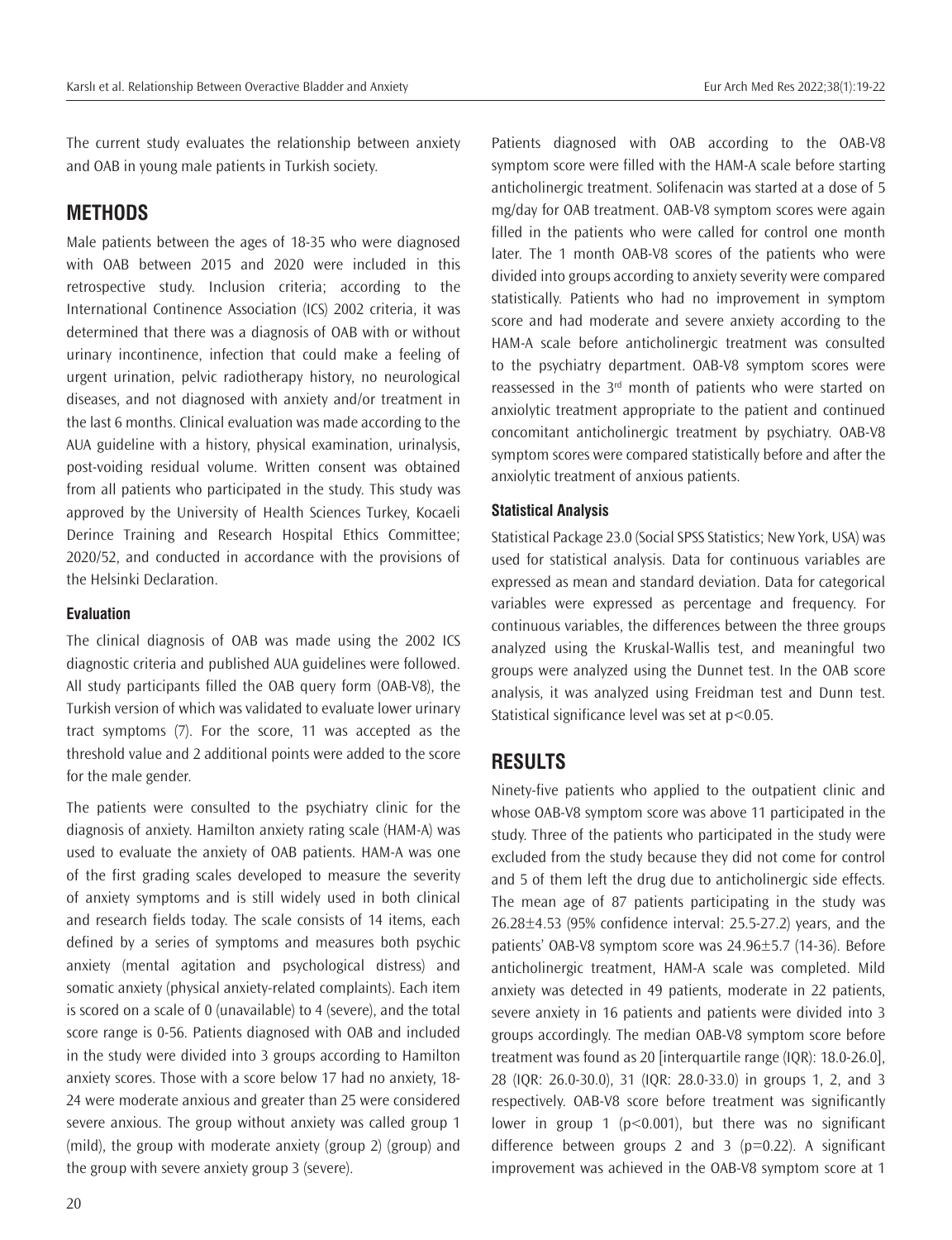month compared to the pre-treatment period in the group of patients without anxiety (group 1) and group with moderate anxiety (group 2) ( $p < 0.001$ ) (Figure 1). However, in the group with severe anxiety (group 3), it was observed that there was a statistically insignificant decrease in the OAB score at 1 month  $(p=0.64)$  (Table 1).

When the OAB-V8 symptom scores in the third month were analyzed, the 1<sup>st</sup> group who did not receive anxiolytic treatment and the  $2^{nd}$  and  $3^{rd}$  group scores receiving anxiolytic treatment was 10 (IQR: 9.0-10.0), 10 (IQR: 9.0-13.0), 10.5 (IQR: 9.0-11.5), and the significant change was observed in all three groups at  $3<sup>rd</sup>$ month compared to the pretreatment (p<0.001). There was no statically considerable change found between 1st month and 3rd months scores ( $p=0.10$ ). Additionally, there was no statistically significant found between 1st month and pretreatment scores in group  $3$  ( $p=0.64$ ).

# **DISCUSSION**

In a study conducted by the world health organization, anxiety was reported to be the most common psychiatric disorder





globally (8). The prevalence of lifelong anxiety disorder in the USA is around 18%. Some researchers thought that psychosomatic disorders such as anxiety may affect the pathogenesis of OAB (9), and this has been shown in clinical-based and epidemiological studies (10). In our study, a relationship was found between OAB and anxiety. The relationship between affective disorders and lower urinary tract symptoms was first described by Engel in 1964. The link between the brain and bladder has not been clarified today, but it has been reported that it may be using the same neuropharmacological pathways according to the hypotheses (10,11). It is unclear which OAB and anxiety that are thought to be related trigger the other.

In a study by Milsom et al. (12), OAB, and OAB in participants with hospital anxiety and depression scale (HADS) -anxiety and HADS-depression (HADS-D) scores and who showed clinically significant anxiety and depression levels. The problems caused by the patients were found to be significantly higher than those with low anxiety and depression scores ( $p < 0.001$ ). In logistic regression analysis, the strongest ailment markers associated with OAB for both men and women were determined as urine urgency, urinary incontinence, urinary frequency and nocturia, respectively. A significant increase in OAB -related disorders were observed in male participants as the level of education, HADSanxiety (HADS-A) score and general health problems increased. In our study, as the level of anxiety increases in male patients, the OAB-V8 symptom score increases and the treatment of OAB becomes difficult. With anxiolytic treatment given in addition to anticholinergic treatment, a significant improvement in OAB-V8 symptom score is observed in the  $3<sup>rd</sup>$  month. In the EpiLUTS study, in the interviews with patients with OAB symptoms, the reason for the anxiety of the patients was stated as the concern of finding a toilet in time and the urinary incontinence. Simultaneously, constant anxiety of going to the toilet in some participants led to a feeling of hopelessness and depression in patients (12).

In the literature, Lai et al. (13) in a study he conducted and compared the psychological scales, OAB patients with common systemic symptoms had worse HADS-D, HADS-A,

| Table 1. OAB-V8 scores of anxiety groups                                                                        |                           |                 |                  |          |
|-----------------------------------------------------------------------------------------------------------------|---------------------------|-----------------|------------------|----------|
|                                                                                                                 | <b>HAM-A score groups</b> |                 |                  |          |
|                                                                                                                 | Mild                      | Moderate        | Severe           |          |
| OAB score pretreatment                                                                                          | $20(18.0-26.0)$           | $28(26.0-30.0)$ | 31 (28.0-33.0)   | p<0.001  |
| l OAB score 1st month                                                                                           | $11(9.0-15.0)$            | $23(21.0-26.0)$ | $30(27.0-30.5)$  | p<0.001  |
| l OAB score 3st month                                                                                           | $10(9.0-10.0)$            | $10(9.0-13.0)$  | $10.5(9.0-11.5)$ | $p=0.16$ |
| All data was expressed as median + interguartile range. OAB: Over active bladder, HAM-A: Hamilton anxiety scale |                           |                 |                  |          |